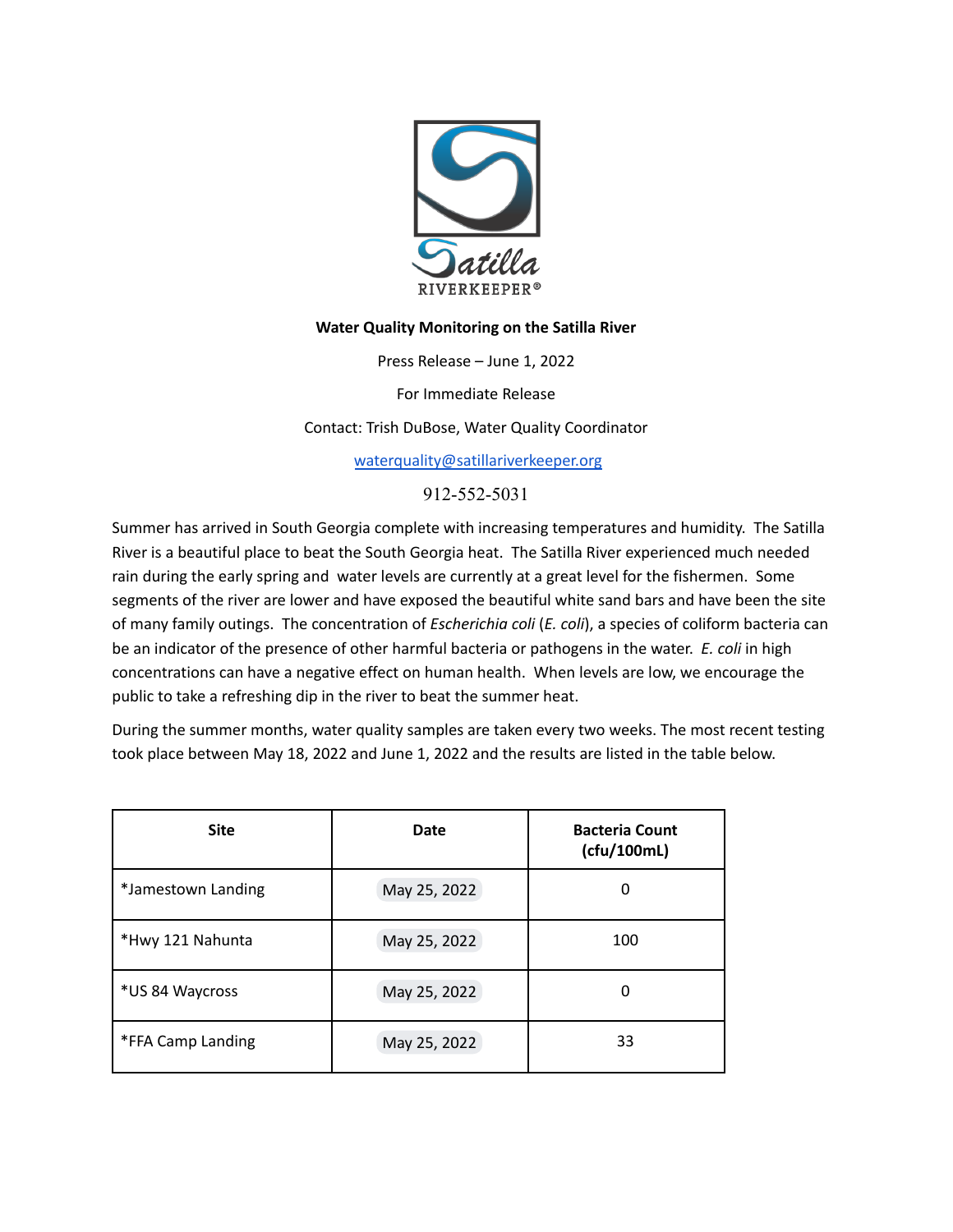| *US 301 Nahunta                                  | May 25, 2022 | 33 |
|--------------------------------------------------|--------------|----|
| *US 82 Ava Lightsey<br><b>Strickland Landing</b> | May 25, 2022 | 33 |
| *Warner's Landing                                | May 25, 2022 | 0  |
| <b>AWoodbine Waterfront Park</b>                 | Jun 1, 2022  | 33 |
| <sup>^</sup> White Oak Creek at US 17            | Jun 1, 2022  | 33 |
| <b>Burnt Fort Landing</b>                        | May 18, 2022 | 0  |

Satilla Riverkeeper's bacteria monitoring program seeks to provide real-time information for safe recreational activities in and around the water, and results are available on the SwimGuide app for iPhone or Android, or at SwimGuide.org.

A green "pin" at a swimming location indicates that the most recent bacteria sampling was within safe-swimming standards. A red pin indicates E. coli levels exceeded the safe swimming standards or there is not enough recent data to make a determination.

Contact or consumption of water containing elevated E. coli levels may cause a variety of illnesses. Symptoms could range in severity from mild gastrointestinal discomfort such as diarrhea or nausea, to serious complications in small children and the elderly. Sources of E. coli range from wildlife and livestock to leaking sewage pipes and failing septic systems.

"It's important that our community has access to clean water for swimming, boating, fishing, and paddling," said Chris Bertrand, Satilla Riverkeeper. "It is just as important for our community to have access to the information that lets them know when water quality might pose a health risk."

The Environmental Protection Agency recommendations for E. coli levels in recreational waters are in the table below:

|                        | Designated | Moderate      | Light         | <i>Infrequent</i> |
|------------------------|------------|---------------|---------------|-------------------|
|                        | swimming   | swimming area | swimming area | swimming area     |
| E. coli<br>(cfu/100ml) | < 235      | <298          | $<$ 410       | < 576             |

In addition to monitoring bacteria levels, volunteers use the protocols developed by Georgia Adopt-A-Stream to monitor dissolved oxygen, pH, temperature, and conductivity. These water quality parameters serve to provide an early warning to the potential of nonpoint source contaminants in the